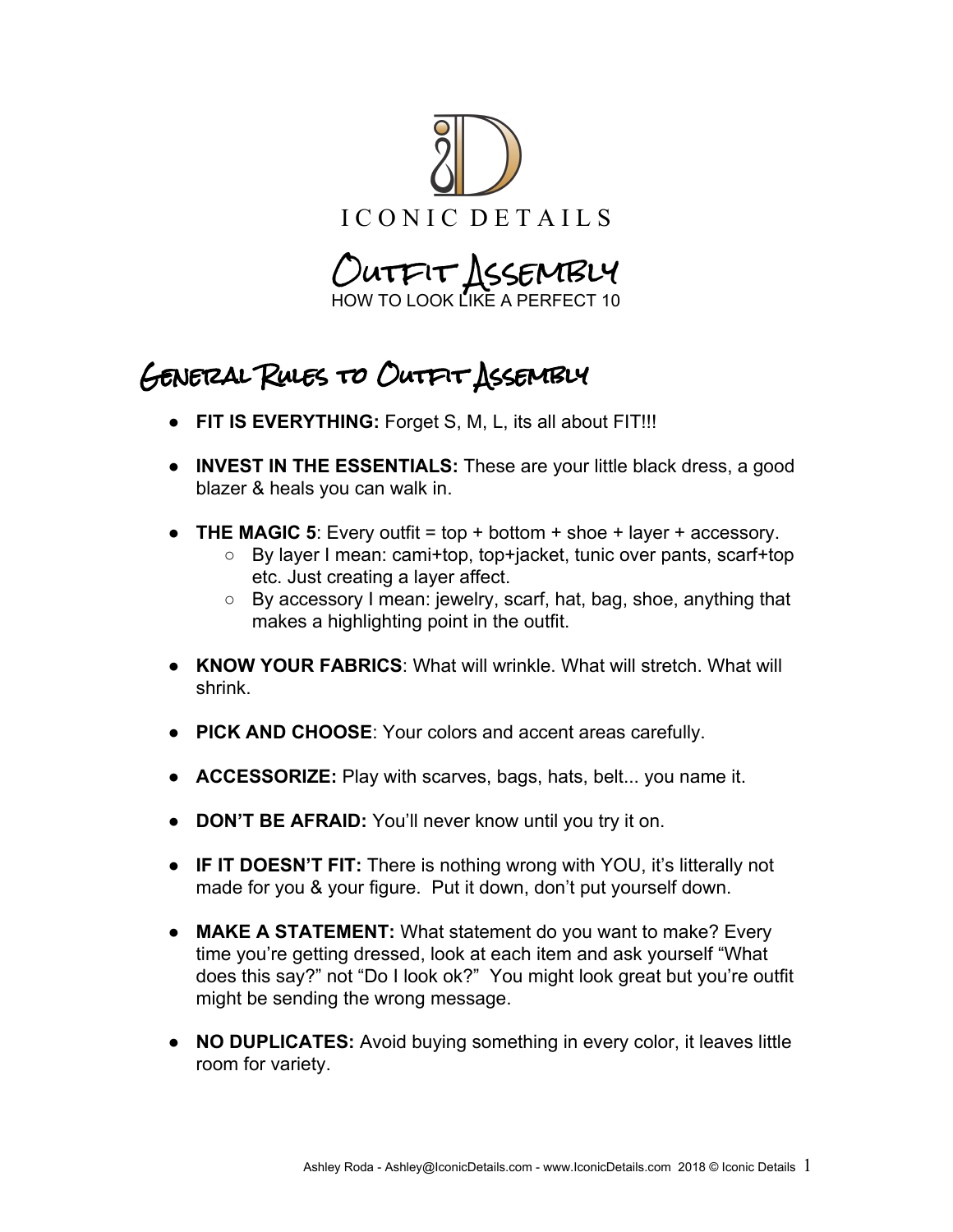## Style Tips

## **Closet Essentials:**

- Full length mirror
- Place to put your next day outfit
- Good lighting
- Organization
- Inspiration

**Accent Areas:** Face, neck, shoulders, waistlines, legs and shoes! Pick one and accent it! It's about accenting your body and its natural beauty. Picking one spot at a time to highlight and call attention to. More than one and your a hot-mess.

**Contrast:** Think opposits. Contrast forces the people to look at you longer, it takes their mind more time to process and categorize everything going on. Give them reason to look and make it worth their time.

- Tight + Loose
- Neutrals + Color
- Texture + Smooth
- $\bullet$  Light + Dark
- High + Low
- Soft + Hard
- Tailored + Flow-ie

**The Perfect 10:** This is my simple way for knowing if an outfit has you looking like a "Perfect 10". Begin at your head and work towards your toes. Every element of your look you've put effort or attention into get's 1 Point. Your hairs done = 1, face (moisturizer, make up, etc) = 2, top = 3, bottom =  $4...$  etc. The goal is to style looks equal to 10 Points. Add or remove items as needed. For minimalistic looks, style looks that score 6-8 point.

**Should-Be showers:** As you start to let the negative head talk or the should be, could be, need to be's in... take a shower. Let them all wash away until you are left with your amazing self and the amazing-ness you bring to the table. Then if you get out and still feel unsure, there is a cold shower waiting for you to snap you out of it.